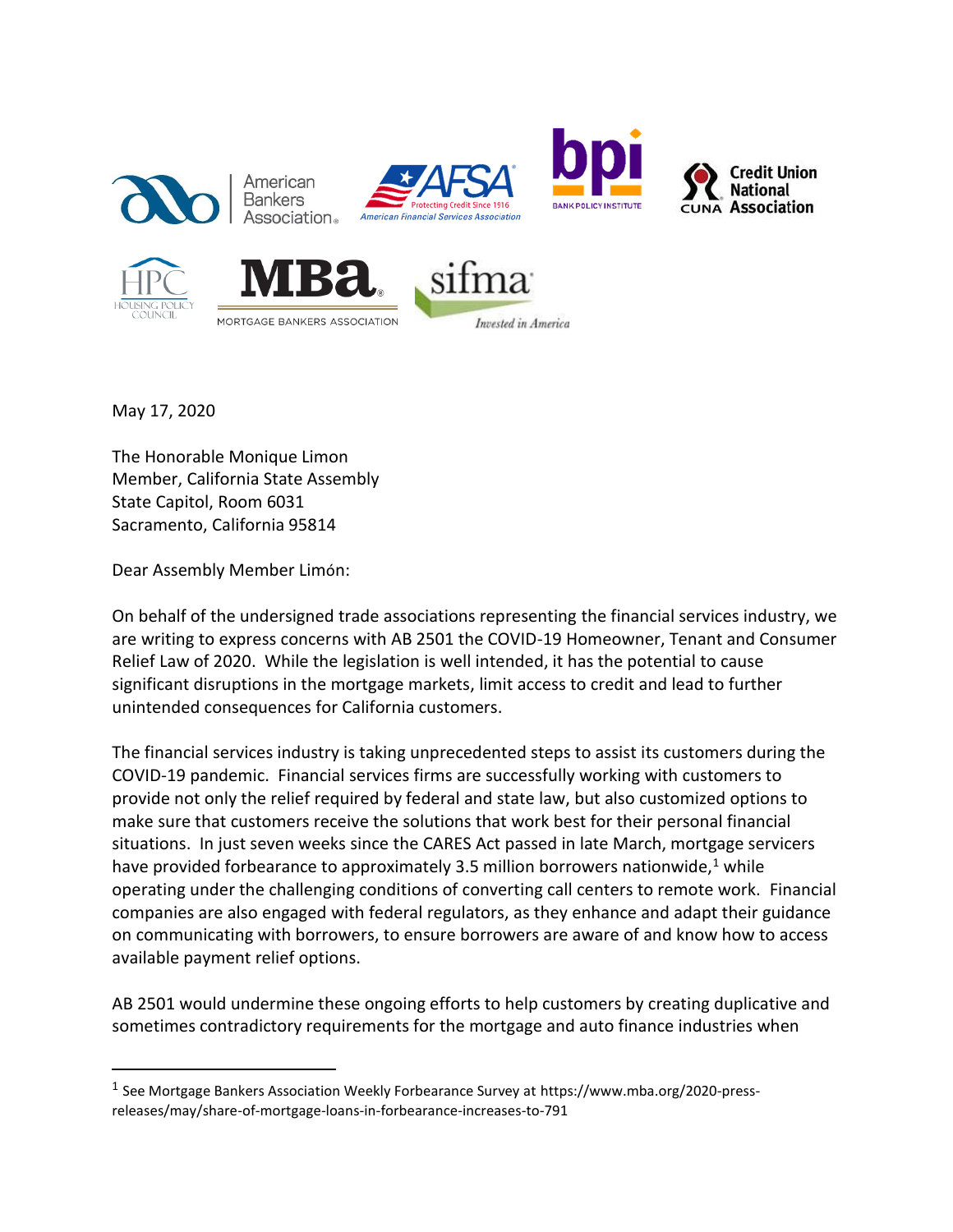viewed alongside federal rules, regulations and program requirements established by Congress, regulatory bodies, federal executive agencies, and government sponsored enterprises. These conflicts have the potential to significantly disrupt access to credit for California borrowers, as well as the securitization market that provides needed liquidity for the mortgage market.

The bill also diverges from federal provisions that provide foreclosure and forbearance protections for all Americans during this health crisis. While it is the purview of the California legislature to provide specific protections to Californians, this bill would create a patchwork of differing standards and timelines that are likely to confuse borrowers without enhancing consumer choice or protections. In fact, it will have the unintended effect of limiting the flexibility of servicers to help borrowers.

Moreover, as we learned with the HAMP program in the aftermath of the 2008 crisis, adding new and conflicting forbearance and loan modification options in the middle of a crisis will undermine customer service levels. The HAMP program went through numerous revisions after its introduction, each one requiring significant systems changes and re-training that diverted critical resources from the core objective. The current forbearance and loan modification regimes were developed with that lesson in mind – uniformity and standardization improve execution. Adding new forbearance, loan modification and notice requirements on a state-by-state basis will once again require servicers to redirect resources away from customer facing support activities.

In terms of secondary market disruption, Fannie Mae and Freddie Mac have specific directives that must be followed in order to provide a uniform functional marketplace for investors in mortgage loans. Government insurers and guarantors (FHA, VA, and USDA) backed by Ginnie Mae have done the same. The residential mortgage provisions in the bill – particularly those that would cause lenders to lose their security interests in the collateral – may make it impossible for financial institutions to comply with the rules of these organizations and will ultimately challenge the ability of Fannie Mae, Freddie Mac and Ginnie Mae to purchase or insure such loans. Injecting significant legal uncertainty into the mortgage contract puts at risk the ability to access the secondary market and could cause irreparable harm to California home buyers.

Finally, both the mortgage and auto finance provisions of AB 2501 would significantly interfere with the ability of certain federally-chartered financial institutions to engage in the business of banking as authorized under the federal banking laws. As a result, these provisions should not apply to federally-chartered institutions, thus leaving the provisions only applicable to California banks, credit unions, thrifts and state-licensed lenders. This differential treatment would cause extensive confusion and disruption to California consumers and the mortgage and auto markets that serve them. This result would not be in the best interests of the public as we all work together to best address the urgent needs brought on by the pandemic.

We appreciate the opportunity to share our concerns with AB 2501 and underscore the important work already underway by the financial services industry to support California